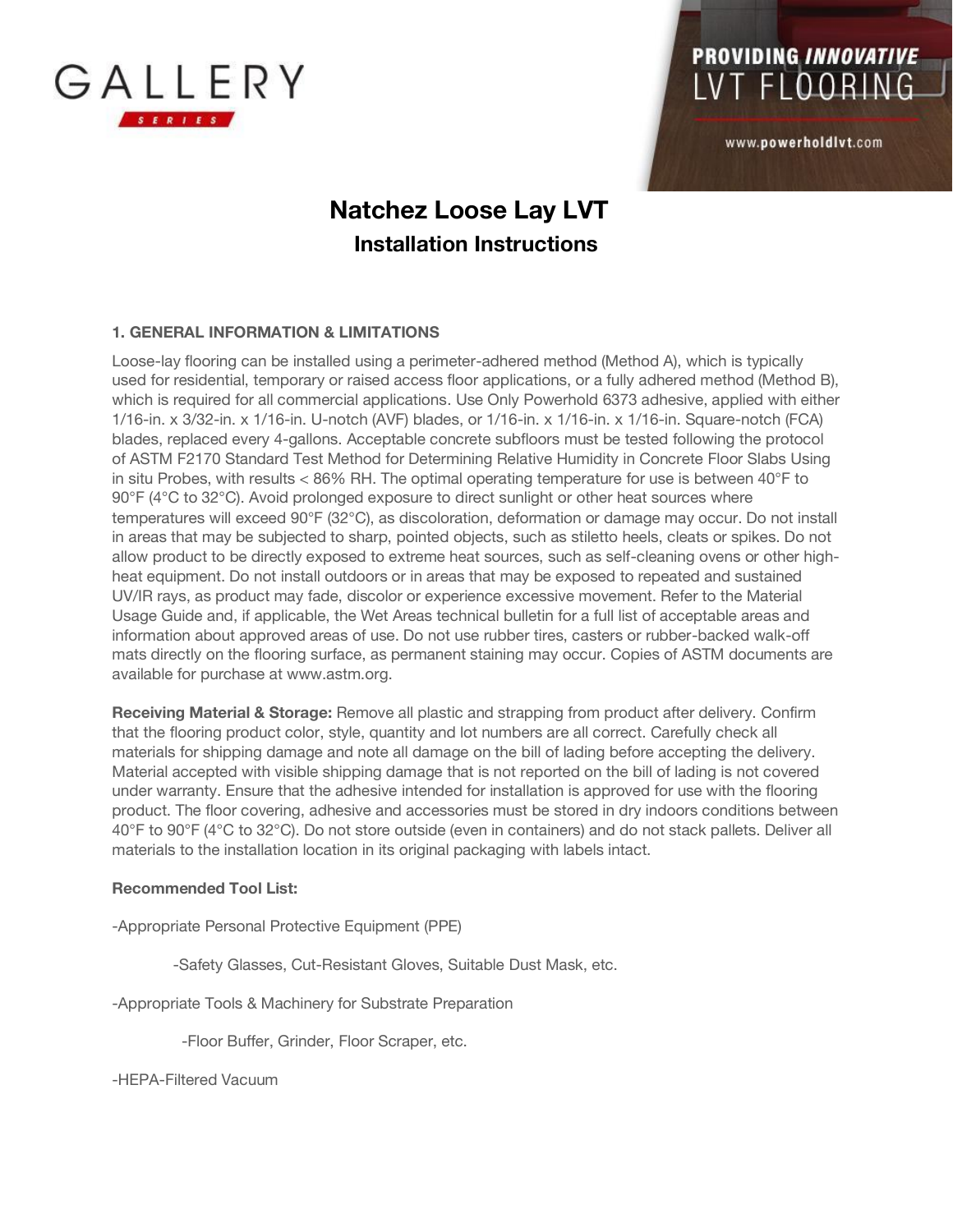

www.powerholdlvt.com

-6-ft. and 1-ft. Straight Edge or Level with two quarters (U.S. coins)

-Tape Measure

-Pencil

-Speed Square

-Utility Knife with New Blades

-Chalk Marking Line

-Adhesive Trowel and Blades

-1/16-in. x 3/32-in. x 1/16-in. U-notch (AVF) or

-1/16-in. x 1/16-in. x 1/16-in. Square-notch (FCA)

-100 lb. Three Section Roller

-Oscillating Multi-Tool or hand saw (for door jambs)

-Non-Contact Infrared Thermometer

-Knee Pads

**Approved Adhesive Information:** The Powerhold 6373 adhesive must be used according to instructions. Replace trowels every 4 gallons to ensure even coverage - do not re-notch trowels. **Labor costs associated with materials installed with an unapproved adhesive will not be covered under warranty.** 

**Warning:** All local, state, and federal regulations must be followed; this includes the removal of in-place asbestos flooring and adhesive, as well as any lead-containing materials. The Occupational Safety and Health Administration (OSHA) has exposure limits for people exposed to respirable crystalline silica; this requirement must be followed. Do not use solvent or citrus-based adhesive removers. When appropriate, follow the Resilient Floor Covering Institute's (RFCI) Recommended Work Practice for Removal of Existing Floor Covering and Adhesive. Always wear safety glasses and use respiratory protection or other safeguards to avoid inhaling any dust. The label, installation, and maintenance instructions along with the technical data sheet, limited warranty and any appropriate Safety Data Sheet (SDS) of all products must be read, understood, and followed prior to installation. Do not leave spills unattended - wipe up promptly, and allow the floor covering to dry before trafficking.

**Documentation:** Record and/or photograph the site conditions, test results, and any corrective measures taken. All relevant pre-installation documentation, as well original product invoices and associated shop drawings or project information, should be stored for the entire warranty period.

**Site Conditions & Acclimation:** The area must be fully enclosed and weathertight. During the installation, any direct sunlight should be blocked using window treatments or other protection. Use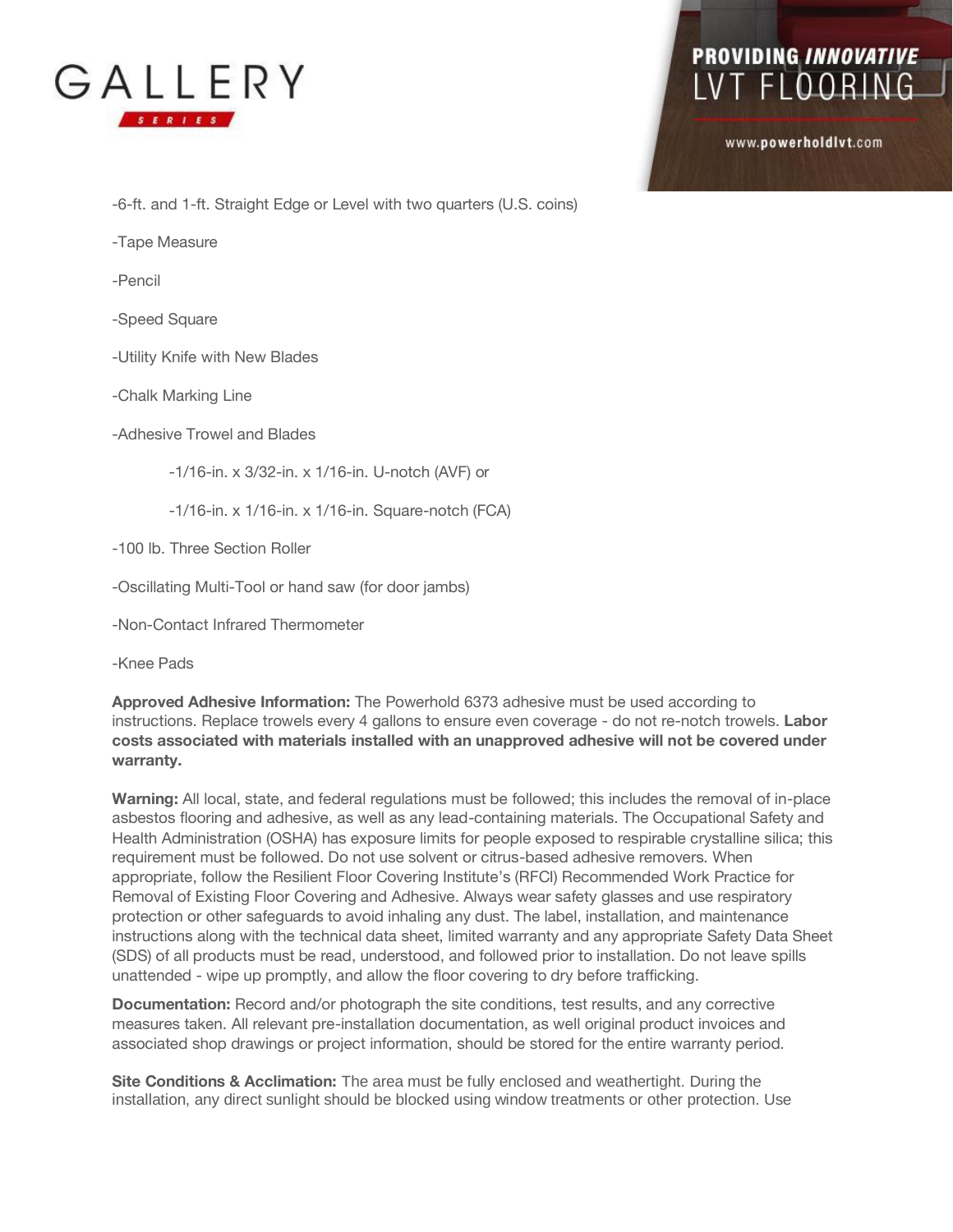

www.powerholdlvt.com

permanent or temporary HVAC system to control the site conditions. The temperature for the installation must match the temperature when the product will be in use (in-service temperature) and be constant  $(±)$ 5°F). In addition, ambient temperatures must be between 60°F (16°C) and 80°F (27°C) for ≥ 48-hours before, during and after the installation. The ambient relative humidity must be between 35% and 65% and ≥ 10°F above dew point (dew point calculators are available on the internet), or adhesive working and/or curing times will be severely affected. For any project that does not meet these requirements, please contact the technical department before installation.

### **2. SUBSTRATE & SUBFLOOR PREPARATION**

**General Substrate & Subfloor Guidelines:** Ensure all substrate and subfloor preparation and moisture testing requirements have been performed, read and/or understood by all interested parties. Do not proceed with installation until all conditions have been met. Ensure the subfloor is clean, dry, flat, structurally sound and suitably prepared according to these instructions prior to installation, as manufacturer is not responsible for problems related to substrate or subfloors that have not been properly prepared. All subfloors must be free of visible water or moisture, dust, residual adhesives and adhesive removers, solvents, wax, oil, grease, asphalt, visible alkaline salts or excessive efflorescence, mold, mildew and all other extraneous coating, film, material or foreign matter. Subfloor deflection, movement, or instability may cause issues with the flooring installation – these are not covered under warranty.

**Flatness Guidelines:** Check all subfloors for flatness prior to installation. It is recommended that all subfloors have a floor flatness of FF32 and/or have a maximum deviation of < 1/8-in. gap (2 x US quarters should not slide underneath) within 6-ft. and ≤ 1/16-in. gap (1 x US quarter should not slide underneath) within 1-ft.. Subfloors that do not meet this requirement should be corrected appropriately prior to installation. Failure to follow this recommendation must be pre-agreed upon with customer / enduser before installation begins.

**Concrete Substrate & Subfloors Requirements:** All concrete must be at least 28-days old, free of contaminates and structurally sound. If required, flatten and/or smooth the surface using a suitable, moisture-resistant, commercial-grade leveling or patching compound, following the product instructions. Do not install if water or hydrostatic pressure is visible, present or suspected. If a chemical adhesive remover has been used, contact the technical department.

All expansion joints must have a suitable expansion joint covering system installed to allow for expansion and contraction of the concrete. All dormant construction joints and surface cracks > 1/4-in. must be cleared of all dust, dirt and debris and filled with a rigid crack treatment designed for use in construction joints or cracks. Follow the products instructions and ensure surface is troweled flush with surface of concrete.

**Concrete Moisture Requirements:** All on and below-grade concrete must have a confirmed and effective vapor retarder that is compliant with ASTM E1745 installed directly beneath the slab. Unless a moisture mitigation is or will be installed, all concrete subfloors must be tested for moisture in accordance with the ASTM F2170 Standard Test Method for Determining Relative Humidity in Concrete Floor Slabs Using in situ Probes. The maximum moisture level permitted is 85% RH. If a vapor retarder is not present, confirmed or adequate and/or if the results of concrete moisture testing are > 85% RH, a suitable concrete moisture mitigation product must be installed, following the product instructions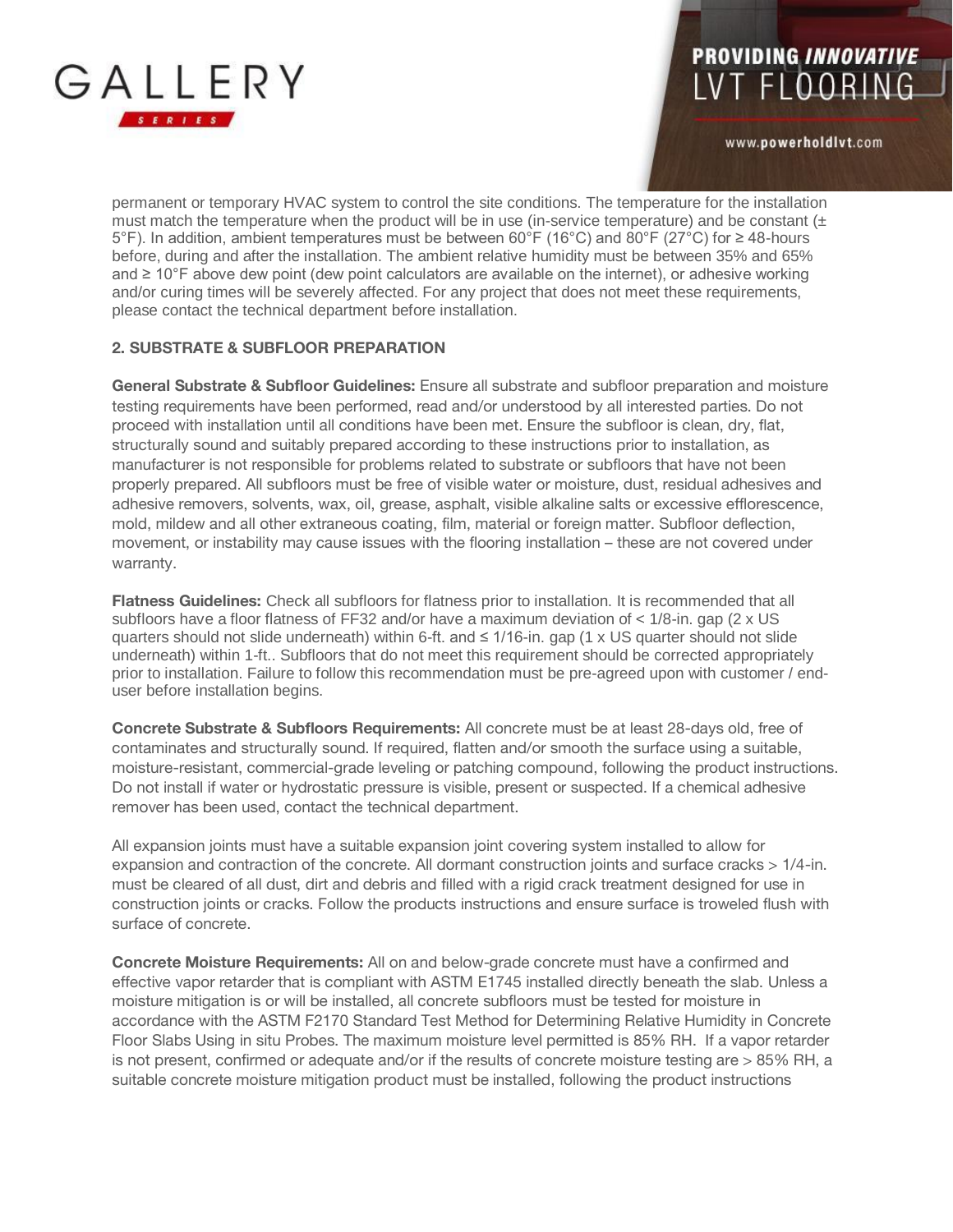

www.powerholdlvt.com

**Concrete Moisture Mitigation Requirements:** When appropriate, use a dimensionally stable, surface-applied moisture mitigation system that, when tested in accordance with ASTM E96 / E96M Standard Test Methods for Water Vapor Transmission of Materials (Method B), has a permeability value of ≤ 0.1 grains/sq. ft./hr.. Confirm compliance with the manufacturer before use.

**Gypsum/Lightweight Subfloor Requirements:** Lightweight or gypsum subfloors must be dry (according to the product manufacturer's requirements) and have a minimum compressive strength of 2000 PSI when installed over a wood substrate or 3000 PSI when installed over a concrete substrate. Lightweight or gypsum subfloors must be installed and prepared in accordance with ASTM F2419 or ASTM F2471, respectively. Subfloors must be firmly bonded to a structurally sound substrate. All cracked or fractured areas must be removed and repaired with a compatible repair product. New or existing subfloors may require a sealant or primer be installed prior to resilient flooring installation follow the product manufacturer's recommendations regarding preparation for resilient flooring.

**Wood Substrate & Subfloors Requirements:** All wood substrates must be structurally sound, dry and within the moisture content percent (MC-%) for your region. Wood substrates and subfloors must be compliant with and, if necessary, prepared in accordance with ASTM F1482. Wood substrates must be of double layer construction with a recommended total thickness of 1-in. or more, depending on federal, state and local building codes. Sleepers and sleeper systems must not make direct contact with concrete. For standard installations, the top layer must be an APA Underlayment Grade plywood or equivalent with a minimum thickness of 1/4-in.. Plywood must be smooth, free of knots or voids and fully sanded. When floors may be subjected to moisture, use an APA-grade exterior grade plywood.

**Resinous Coating Requirements**: When installing directly over a resinous coating, such as an epoxy coating or a moisture mitigation system, ensure the coating is clean and free of contaminates, structurally sound, smooth, dry and has cured for the prescribed length of time.

**Metal Subfloor Requirements:** Metal substrates must be clean, dry, structurally sound smooth and free of oil, rust and/or oxidation. When installing in areas that may be subject to topical water, moisture and/or high humidity, an anti-corrosive coating should be applied to protect the metal substrate. Contact a local paint or coating supplier for coating recommendations.

**Other Subfloors & Substrates**: Installing over existing resilient vinyl flooring is not recommended. However, it may be possible over some materials, such as VCT, VAT, quartz tile, solid vinyl tile, sheet vinyl or linoleum, as well as existing hard surface flooring substrates, such as terrazzo, porcelain or ceramic tile. Ensure subfloor is dry, existing flooring is a single layer and is clean, dry, sound, solid and well adhered. All loose material must be removed and repaired or replaced. All grout lines and wide seams greater than 1/4-in. in width and/or depth, as well as any significant substrate imperfections, must be filled and troweled flush with a suitable cementitious patch. By electing to install over any existing floor covering releases the manufacturer from any responsibility regarding the suitability and continued performance of that product, including any resulting effect on the new floor covering.

**Radiant Heating Requirements:** When installing flooring over a subfloor that contains a radiant heating system, ensure that none of the heating elements make direct contact with the flooring material. Ensure radiant heat is no higher than 70° F (21° C) 8-hours prior to and during the entire installation. After installation, the radiant heat may be gradually increased over the course of 24 hours, until normal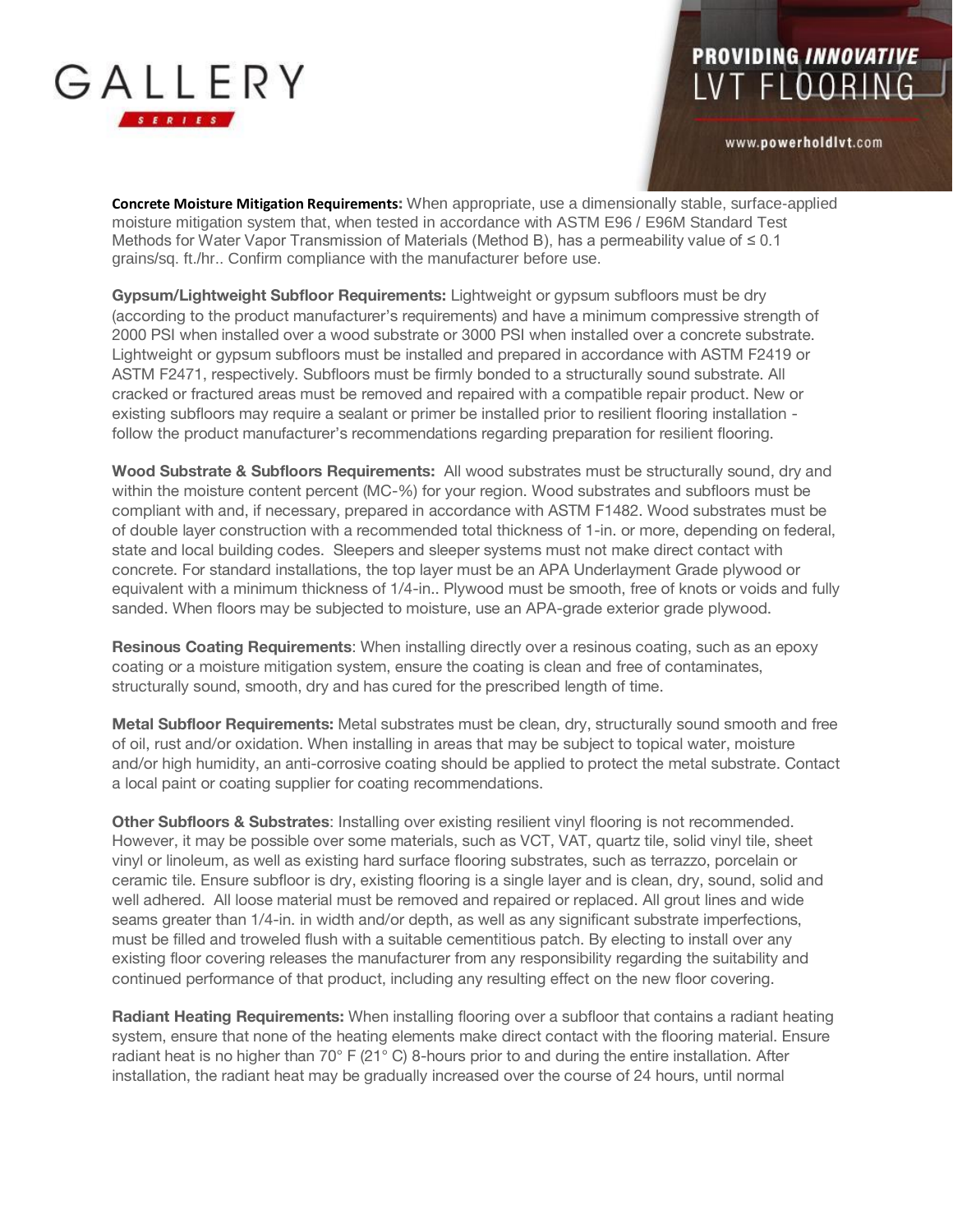

www.powerholdlvt.com

operating temperature is reached. Ensure the temperature of the radiant heating system does not exceed 85° F (29.5° C) and avoid making abrupt changes in radiant heating temperature.

**Sound Control Subfloors:** Additional Sound Control Underlayments cannot be used under this flooring. Any and all issues related to the installation of additional, unapproved underlayments will not be covered under warranty.

**Unsuitable Subfloors:** These include, but are not limited to: any floating or loose floor coverings, hardwood, carpet, cushioned vinyl, rubber, cork, foam, asphalt tile, additional acoustical underlayments and any subfloor with visible mold, mildew, or fungi and any subfloor in wet areas, such as inside showers and saunas. Do not install over subfloors that have been coated with a varnish or an oil-based, enamel, paint, primer, primer-sealer or stain-blocker. Do not install over any subfloors made of Masonite, chipboard, wafer board, fiberboard, particleboard, construction-grade plywood, CDX, OSB (including AdvanTech), Lauan, cement board or any non-underlayment grade panels – if present, cover with an APA-rated underlayment-grade plywood. Do not use pressure-treated plywood. If using fire-retardant plywood, confirm adhesion using the Mat Bond Evaluation detailed below. Do not install directly over any adhesive or adhesive residue of any kind. Do not install in recreation vehicles, campers or boats.

Note: Issues related to unsuitable substrates or subfloors are not covered under warranty.

**Adhesive Mat Bond Evaluation:** If the suitability of an otherwise suitable subfloor is in question, perform an adhesive bond test per ASTM F3311 Standard Practice for Evaluation of Performance and Compatibility for Resilient Flooring System Components Prior to Installation. Store all records related to this test with other relevant documentation.

#### **3. FLOORING INSTALLATION**

**Grouting:** If the product has a micro-beveled edge, the flooring may be grouted. During installation, leave a consistent gap around all four sides of the tile or plank – the gap should be created using appropriate tile spacers and should be 1/16-in., 1/8-in. or 3/16-in. wide. Remove the spacers just before rolling and grout the joints using a flexible grout specifically made for vinyl floor covering. Follow the product instructions regarding application and cleaning.

Note: Any grout residue left on the surface will affect product maintenance and is not covered under the warranty.

**Installation Preparation:** It is recommended that all wooden door jambs be undercut with an Oscillating Multi-Tool - the height must be the thickness of the floor covering. Allow all trades to complete work prior to installation. Clean the entire area to be installed using a HEPA-filtered vacuum.

Inspect all material prior to and during installation to verify that there are no visible defects, damages and excessive shading, sheen or texture variations. Blend materials from several cartons within the same lot to ensure a consistent appearance. Some flooring products, colors and textures have latent and acceptable color and shade variations. If there are concerns regarding defects, shade, sheen or texture variation, do not install material and consult a sales representative or manufacturer's technical staff. **Labor costs associated with materials installed with obvious visual defects will not be covered under warranty.**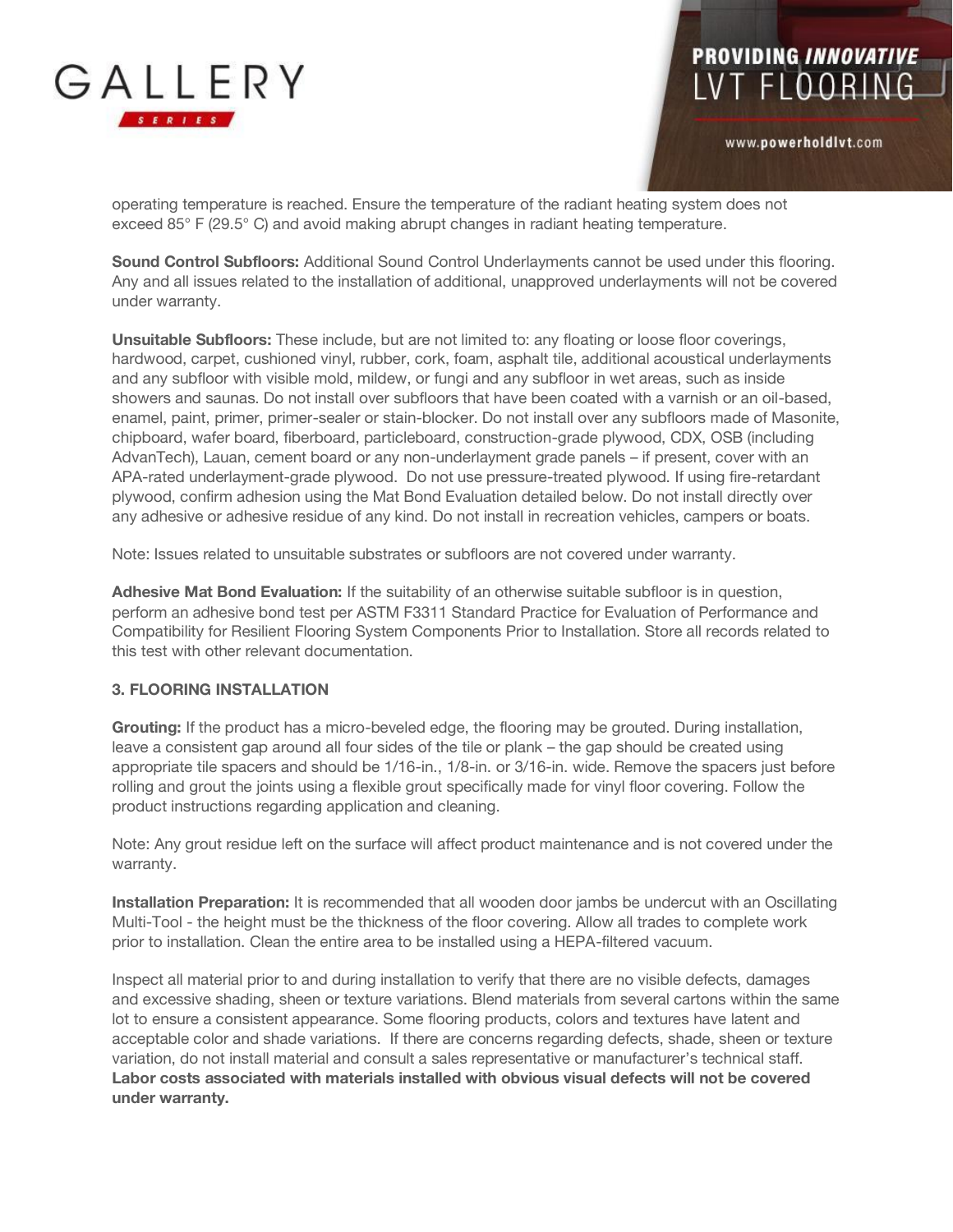

www.powerholdlvt.com

Although mixing different lots within the same area will not affect the performance of the product, it is not recommended, as shade, sheen and texture variations may be visible. Prior to installing, compare different lots side-by-side from all directions and lighting conditions to confirm acceptability for the owner or end-user. **Material installed with obvious visual differences related to production lots will not be covered under warranty.**

**Layout:** Prior to installation, confirm the installation pattern and direction per the design specifications or work order. Planks should be installed in a random pattern - plank end joints should be randomly spaced by ≥ 8-in. Avoid "H" joints and do not install in a "Stair-Stepped" installation pattern, while ensuring no obvious pattern repeats emerge. Tiles should be installed in a brick-bond or 1/3rd off-set pattern.

**Starting Line:** Measure the width of each end of the area, then calculate and mark your starting line, at the center of the room. Calculate the width of the last row – if it is less than half the width of the floor covering, adjust your starting line by half the width of the flooring.

**Cutting:** To cut the floor covering, carefully score along the cut line at least twice with a sharp utility knife. When cutting across the width of a piece, use a speed square as a guide. Snap the piece downwards. For complicated cuts, such as around fixtures or door jambs, use a jigsaw with a carbide blade, following the tool's safety instructions.

#### **Adhesive Installation Methods:**

A. **Perimeter-Adhered Method (Residential):** This method is intended for residential, temporary or raised access floor applications only.

Adhesive Application: Only apply as much adhesive as can be covered within the working-time (2-hours). Starting on one side of the starting line, hold the specified trowel at a  $\sim$ 45 $^{\circ}$  angle and apply a band of adhesive  $\sim$  1-ft. wide (about the width of a trowel blade) slowly and evenly to the subfloor. Continue around the perimeter of that side of the area, including all doorways. Areas that are  $>$  400 sq. ft. or  $>$  20 ft. in length or width must have extra band of adhesive applied, in order to ensure that all of the floor covering is within 20-ft. of an adhesive band. Avoid skips or puddles and allow ~30-45 minutes of open time for the adhesive, depending on conditions. The adhesive should be dry to the touch - do not install the flooring into wet adhesive.

**Flooring Installation:** After the appropriate adhesive open time has been reached, install the floor covering, including perimeter cuts. Make sure that all directional arrows on the bottom are pointing in the same direction during installation. Using the starting line as a guide, install the flooring as straight as possible, keeping all joints snug without over-compressing the material. The acceptable straightness tolerance is within 1/16-in. for lengths over 20-ft. or 1/32 -in. for lengths under 20-ft.. After each area of flooring is completely installed (< 1-hour), slowly roll all areas where the adhesive has been used, first width then length, using a 100 lb. three-section roller.

Repeat the adhesive application process around the entire perimeter, including any additional bands and doorways, and allow the appropriate open time. Then, continue the flooring installation at the starting line. If adhesive gets on the surface of the material, immediately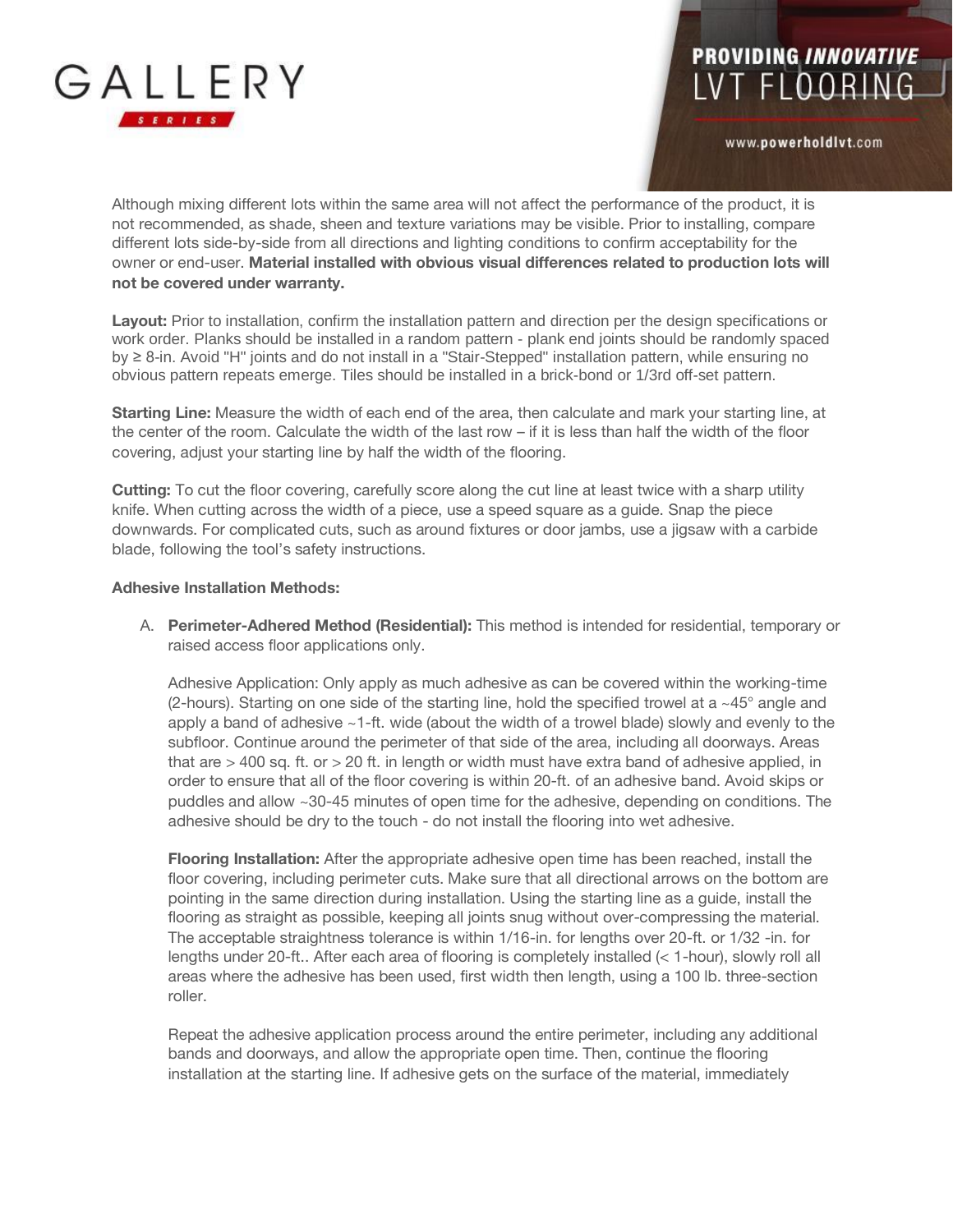

www.powerholdlvt.com

remove it using a clean, damp cloth. If the adhesive has dried, use a small amount of 70% Isopropyl alcohol and a clean cloth to remove it.

B. **Fully Adhered Method (Commercial):** This method is intended for commercial applications, which must be fully adhered. This method may also be used in all other areas, at the discretion of the contractor or end-user.

**Adhesive Application:** Only apply as much adhesive as can be covered within the working-time (2-hours), typically to only one side of your starting line at a time. Apply the adhesive slowly and evenly to the substrate at a ~45° angle using the specified trowel notch. Avoid skips, puddles or sharp trowel turns. Allow 30-45 minutes of open time for the adhesive, depending on the porosity of the substrate and the site conditions. The adhesive should be dry to the touch - do not install the flooring into wet adhesive.

**Flooring Installation:** After the appropriate adhesive open time has been reached, install the floor covering, including perimeter cuts. Make sure that all arrows on the back are pointed in the same direction. Follow the starting line, keeping all joints snug without over-compressing the material. Make sure the starting row is straight - the acceptable straightness tolerance is within 1/16-in. for lengths over 20-ft. or 1/32 -in. for lengths under 20-ft.. After each area of flooring is completed (< 1-hour), roll it slowly, first width then length, using a 100 lb. three-section roller. Failure to roll correctly may result in bond failure.

Repeat this process for the remainder of the installation. If adhesive gets on the surface of the material, immediately remove it using a clean, damp cloth. If the adhesive has dried, use a small amount of 70% Isopropyl alcohol and a clean cloth to remove it.

**Post-Installation:** Visually inspect the installation to ensure that the appearance is uniform and straight, that all seams are tight and correctly staggered/spaced. When spot cleaning, do not apply abrasive or solvent-based cleaners directly to the surface of the floor covering. When required, protect newly installed flooring with construction grade paper or protective boards, such as Masonite, Ram Board or plywood, to prevent damage from other trades. Take photographs and have any required documentation signed and filed following completion.

#### **4. FLOORING PROTECTION**

Do not slide or drag heavy objects across the floor. When moving appliances, heavy furniture or equipment, protect the flooring with appropriate, hard surface furniture sliders or 1/2-in. plywood.

All furniture casters or glides must be intended for resilient flooring and made of a soft material, such as a felt, silicone or a poly-based material. Casters and glides must have a flat contact point that is at least 1 -sq. in. or 1.125-in. in diameter to limit indentation and flooring or finish damage. All rolling seating in desk areas must have chairs that use soft, W-Type polyurethane wheels or have a resilient flooring chair pad installed over the finished floor to protect it. **Do not use nylon/hard plastic wheels, glides or casters.** 

All fixed furniture legs or corners must have permanent floor protectors installed on all contact points to reduce indentation, wear, scratching and other flooring or finish damage. Floor protectors must be